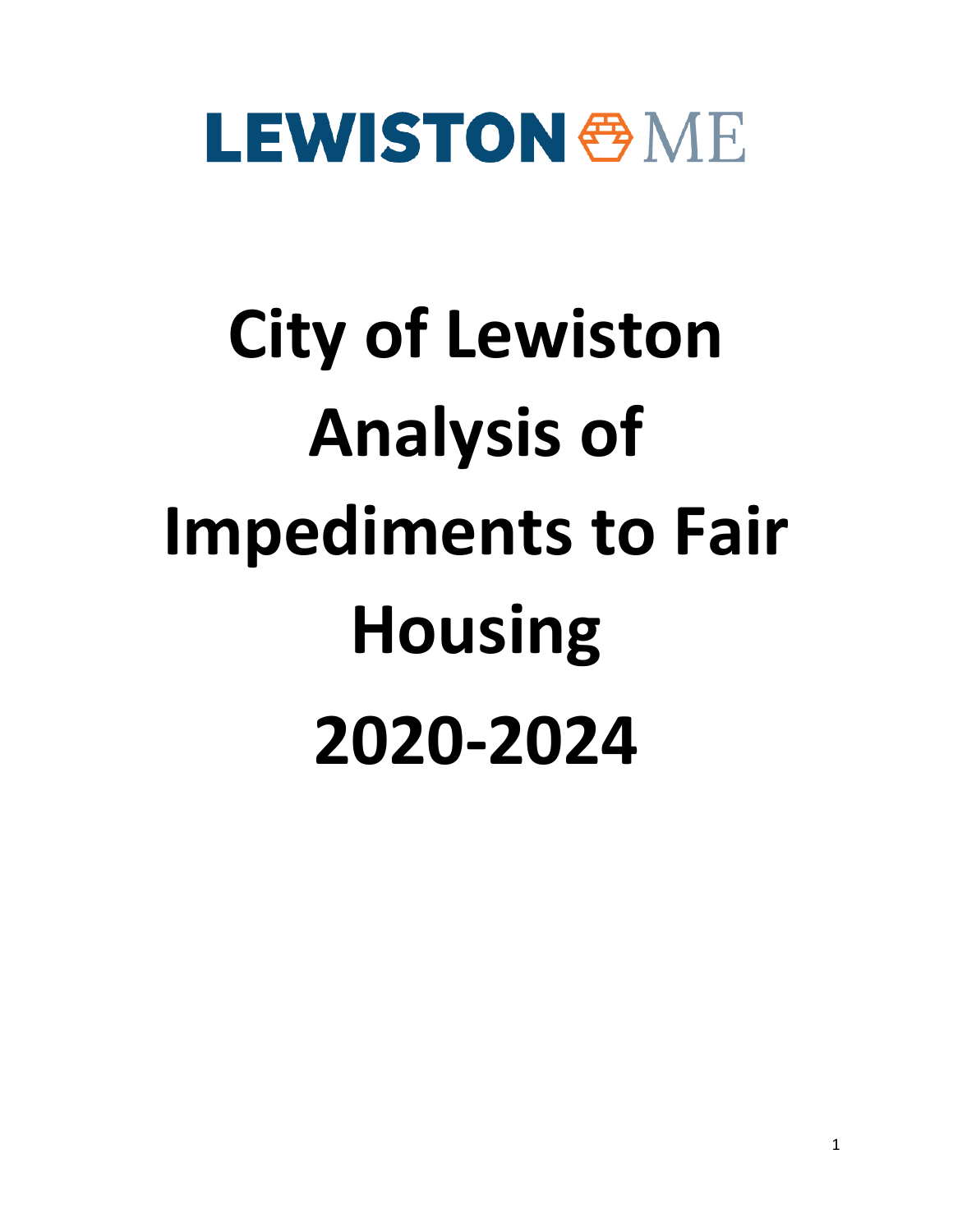# **Introduction and Executive Summary of the Analysis**

#### **Introduction**

Impediments to fair housing choice are defined as:

- $\checkmark$  Any actions, omissions, or decisions taken because of race, color, religion, sex, disability, familial status, or national origin that restrict housing choices or the availability of housing choice
- $\checkmark$  Any actions, omissions, or decisions that have this effect.

The Lewiston Analysis of Impediments to Fair Housing was conducted by the City of Lewiston Economic and Community Development Department (ECDD) through a series of interviews, group discussions, and analysis of community engagement efforts. The City of Lewiston recently partnered with Community Concepts to create the Choice Neighborhood Transformation Plan, funded by a Choice Neighborhood Planning and Action Grant through the Department of Housing and Urban Development. This intensive, year-long process engaged a diverse group of residents within the Choice Neighborhood (census tracts 201, 203, and 204) to identify housing needs and gaps within the community. The qualitative and quantitative information gained through this process was used to inform the issues and strategies listed in the 2020-2024 Analysis of Impediments to Fair Housing. ECDD also consulted several other plans and data sources including Census, American Community Survey, Home Mortgage Disclosure Act database, sex offender registry, Point in Time surveys, police incident data, and MaineHousing Analysis of Impediments to Fair Housing, and Legacy Lewiston.

Other participants who contributed to the Analysis of Impediments include, but are not limited to:

- Lewiston Housing Authority
- Lewiston City Departments including: Code and Planning Department, General Assistance, Lewiston Police Department, Economic and Community Development
- Healthy Androscoggin
- Lewiston-Auburn Alliance for the Homeless (LAASH)
- Tedford Housing
- Healthy Neighborhoods
- Rental Registry Committee
- Housing Committee
- Residents
- Landlords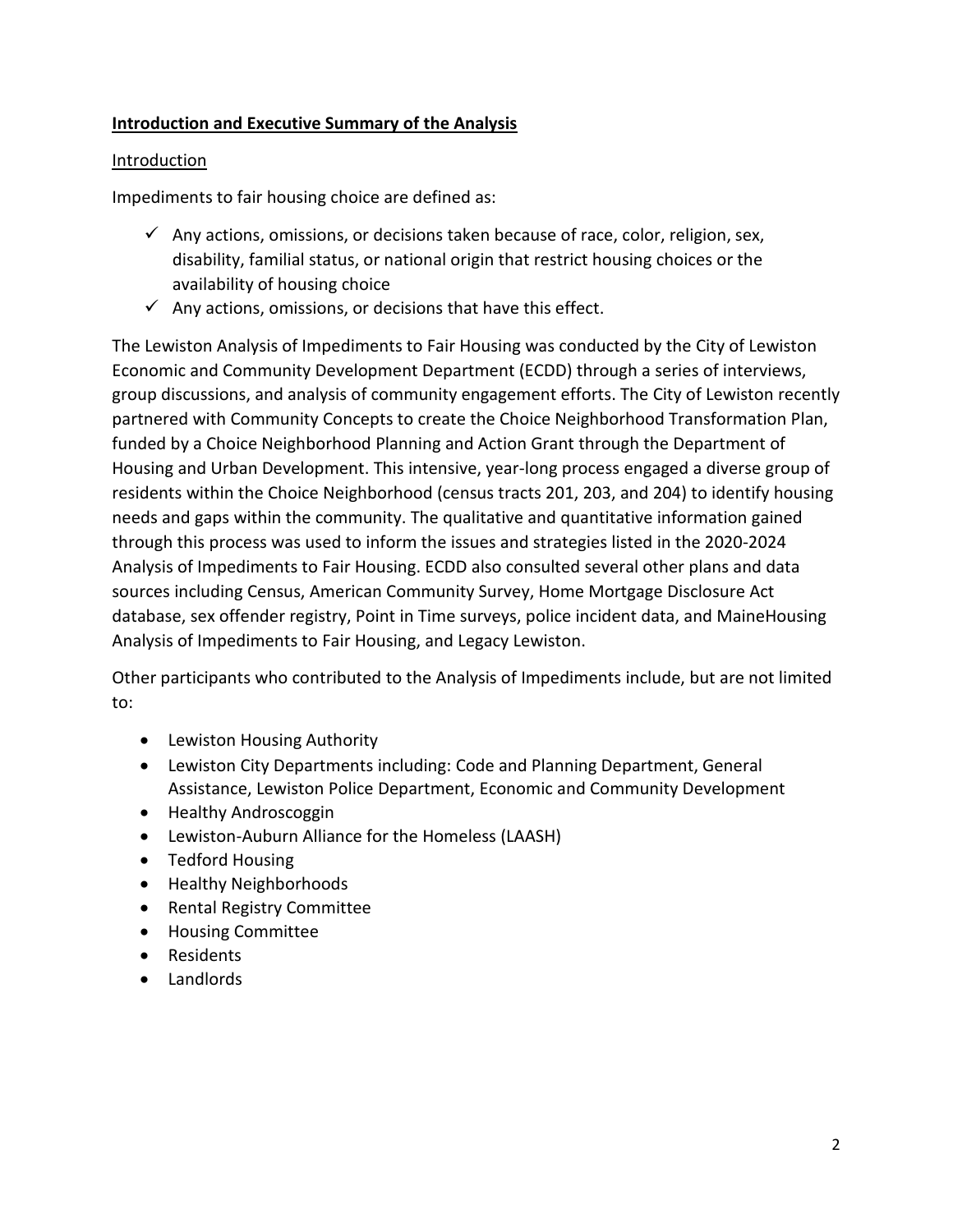### Summary of Recommendations

Lack of available housing choice remains an issue in Lewiston, particularly for seniors, large families, New Mainers, and individuals with disabilities. The City of Lewiston should conduct an evaluation of current zoning to identify ways in which more flexibility could be provided to fill these housing gaps. Additionally, identifying resources for landlords and tenants to make units lead-safe, healthy, and accessible would be helpful toward increasing the availability of quality units. Home ownership and owner-occupied rental units are elusive for low-income individuals and New Mainers. Exploring alternative mortgage opportunities, educating potential homebuyers about current opportunities, and providing resources for potential owneroccupants would help to increase the ownership within the downtown and help create greater stability for families. The City should also support infill housing on vacant lots, in partnership with developers, and recruit Community Based Development Organizations (CBDO) and Community Housing Development Organizations (CHDO) to have additional opportunities to support new housing development with the goal of filling gaps in the current housing stock.

# **Assessment of Strategies from 2013 Analysis of Impediments to Fair Housing**

Impediment: Language and Culture (New Mainers): Conflicts arise between tenant and landlord due to language and cultural barriers, tenant lack of knowledge of rights and responsibilities.

#### Progress:

2017: On May 17, 2018, the Cities of Lewiston, Auburn and the Housing Authorities of Lewiston and Auburn sponsored two fair housing forums for landlords and renters in two separate venues at the same time. The landlord forum was held at the Auburn Housing Authority to discuss a variety of issues relating to tenant and landlord rights. In attendance as guest speakers were the Maine Commission of Civil Rights and a local attorney from the Legal Aid Office in Lewiston. Fifty-three (53) owners attended. The renter forum was held at Trinity Jubilee Church Day Shelter and Resource Center. Twenty (20) renters were in attendance and learned about their rights on issues such as bedbugs, lead and code violations in their units and how to discuss these issues with the property owner.

2018: Central Maine Health Corporation (Healthy Androscoggin) received a \$120,000 grant 2018 EPA Environmental Justice Collaborative Problem-Solving Grant to address environmental justice issues in the community. In May of 2019, Healthy Androscoggin engaged 23 stakeholders from the public/private sector to identify ways to improve access to all persons regardless of race or ethnicity. They identified four sectors, two of which align with the Cities AI. Increasing owner occupancy in multi-family buildings by supporting owner occupancy through incentives and education programs for owners on healthy and financially sustainable housing and identify existing education programs for renters and owners.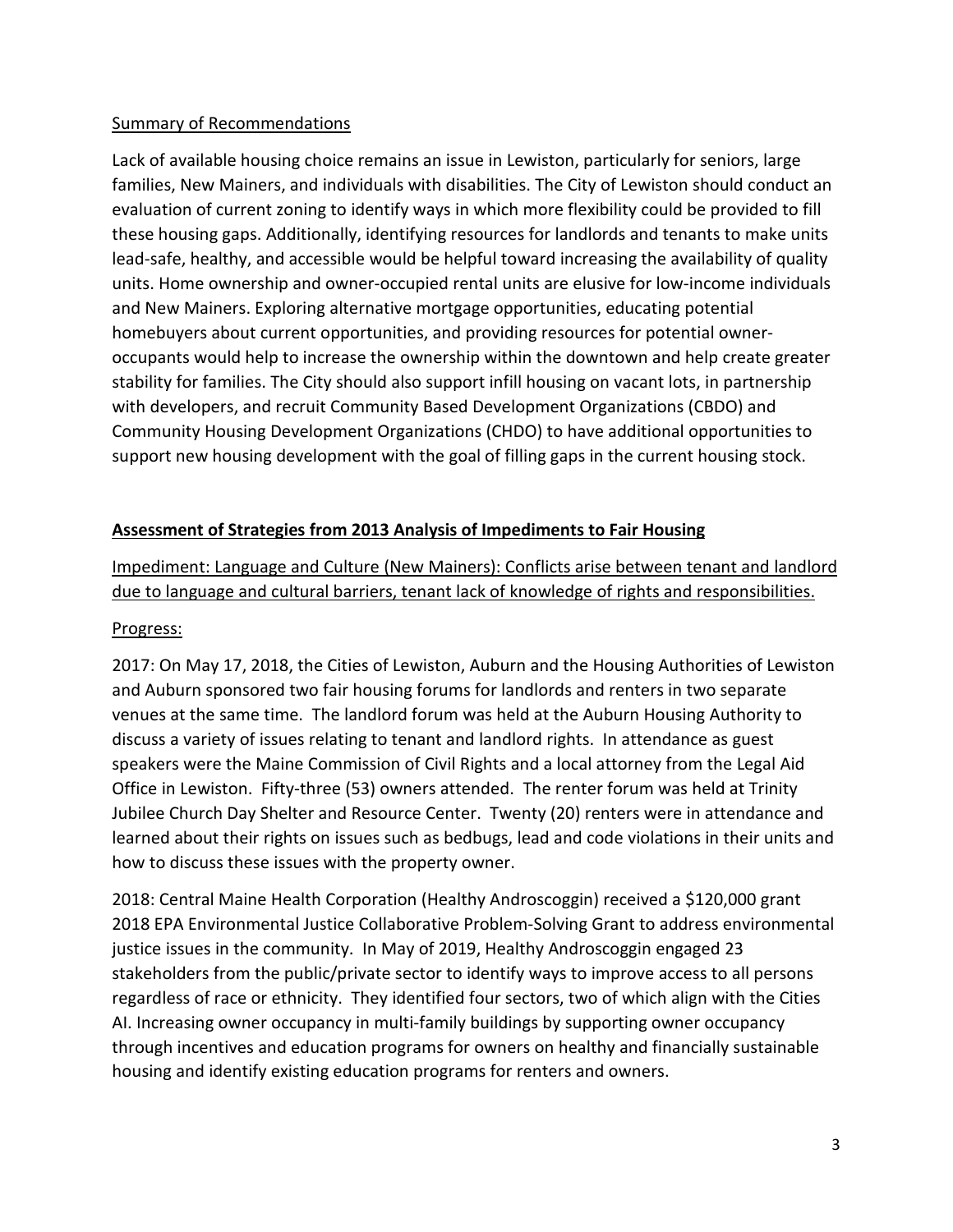# Impediment: Reasonable Accommodation (Tenants with Disabilities): Small landlords and tenants are unaware of or confused by reasonable accommodations or modifications.

# Progress:

2016: Cities of Lewiston, Auburn and the Housing Authorities of Lewiston and Auburn sponsored a fair housing forum on the topic of "Understanding the legalities under the Civil Rights laws Regarding Disability Pets". An attorney from Shankman and Associates and a spokesperson from the Maine Commission of Human Rights spoke at the event. Eighty-three (83) people attended. Property owners and renters were represented at the event.

# Impediment: Rights and Responsibilities (Young Tenants 18-24): Increase in young renters living in substandard housing and pooling resources, not knowing rights and responsibilities.

# Progress:

2014 and 2015: the Cities of Lewiston, Auburn and the Housing Authorities of Lewiston and Auburn hosted poster contests in the Middle schools. Each year there was a Fair housing theme that students researched to determine how it related to fair housing choice and depict it in poster art work. The theme in April of 2015 was "Nations and Neighbors Together" it was chosen because of the large immigrant and refugee families that live in L-A. Forty-eight (48) students participated. The theme in April of 2016 was "Will you be my Neighbor?. Twentyseven (27) students participated. The top 13 posters were chosen and displayed throughout the year in a calendar given to the students and parents, teachers, and displayed in the City Buildings. The middle schoolers celebrated both years during April, Fair Housing Month, and their accomplishments and art work prominently displayed with information about Fair Housing.

# Impediment: Tenants not caring for apartment unit, landlords neglecting unit or not collecting rent.

# Progress:

2015: A Landlord Forum was sponsored by the cities of Lewiston and auburn and the Housing Authorities of Lewiston and Auburn. The topic of the event was "How to avoid costly fines by addressing lead issues in your properties." The guest speaker was Eric Frohmburg, State of Maine Lead Poison Prevention Manager from the Maine CDC. There were 53 landlords in attendance that day. 49 later became RFP certified to identify and properly address lead hazards to make their properties safe for children and families.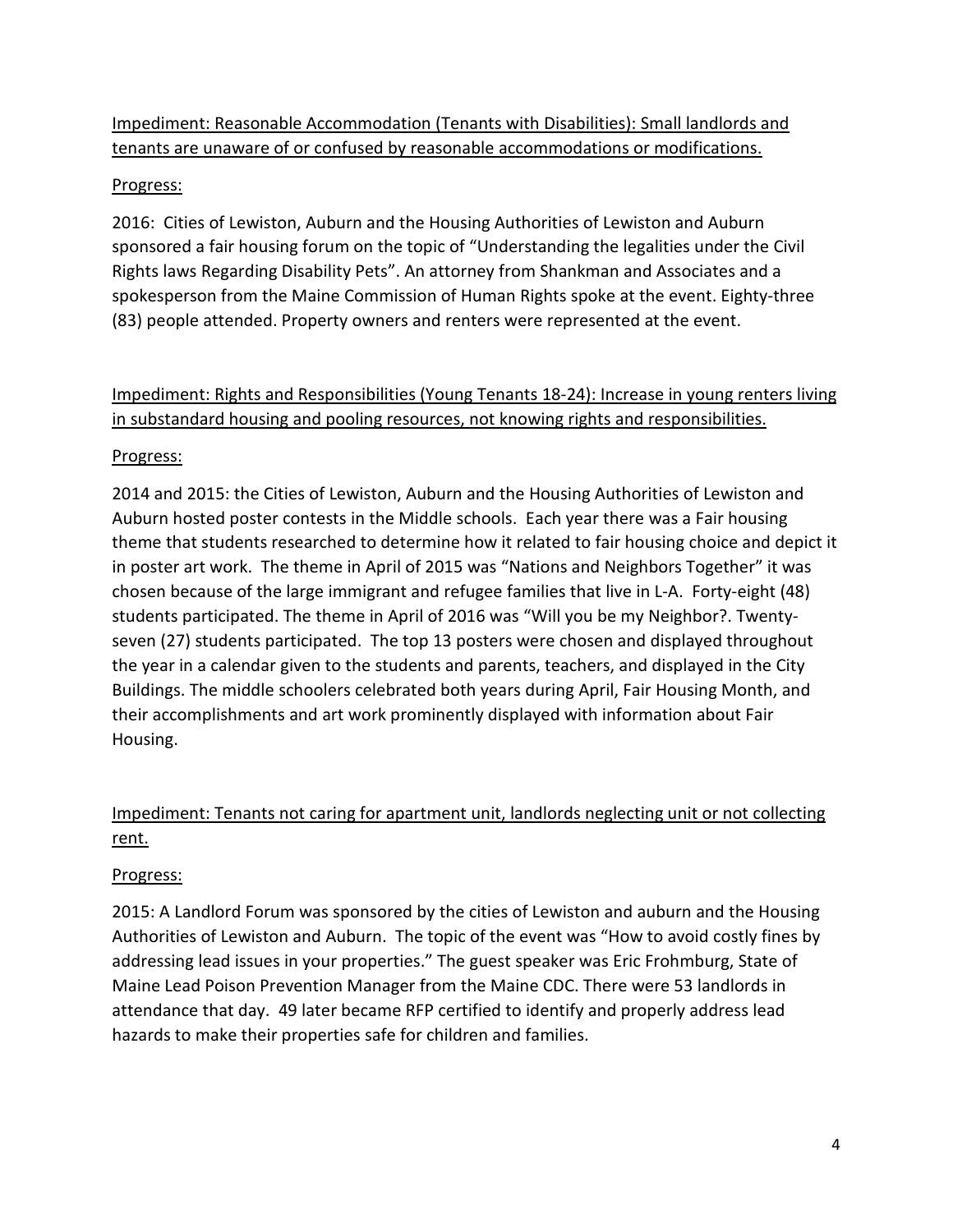Impediment: Lending for Muslim community members: Lack of appropriate financing products have prevented New Mainers from purchasing homes, which could also help ease the burden on the need for large rental units. Families may qualify for homeownership, but lending laws require interest on home loans.

# Progress:

In 2015, City staff met with Community Concepts Finance Corporation which is a CDFI, to discuss options for fee based lending for mortgages to immigrant/refugee families that could potentially qualify for a mortgage. After discussion with their attorney and legislators, they were not able to provide this type of product. There was not an interest with other community lenders at the time and the Cities decided not to pursue this further. No accomplishments.

# **Jurisdictional Background**

The City of Lewiston is Maine's second largest City with a population of  $36,211<sup>1</sup>$ . The City is a major service center with two hospitals, six colleges, and major state and local government services.

# Target Area

The City of Lewiston's Community Development Block Grant (CDBG) Target Area consists of Census Tracts 201, 202, 203, and 204. Lewiston also has a HUD-approved Neighborhood Revitalization Strategy Area (NRSA) which consists of Census Tracts 201, 203, and 204. Almost one-third of Lewiston's total population resides in the target area. The NRSA houses 10,198 individuals, or 28% of the total population.



Map 1, CDBG Target Area: Population 11,527 Map 2, NRSA: Population 10,198



<span id="page-4-0"></span><sup>&</sup>lt;sup>1</sup> 2013-2017 American Community Survey 5-Year Estimates, Table S0101 Age and Sex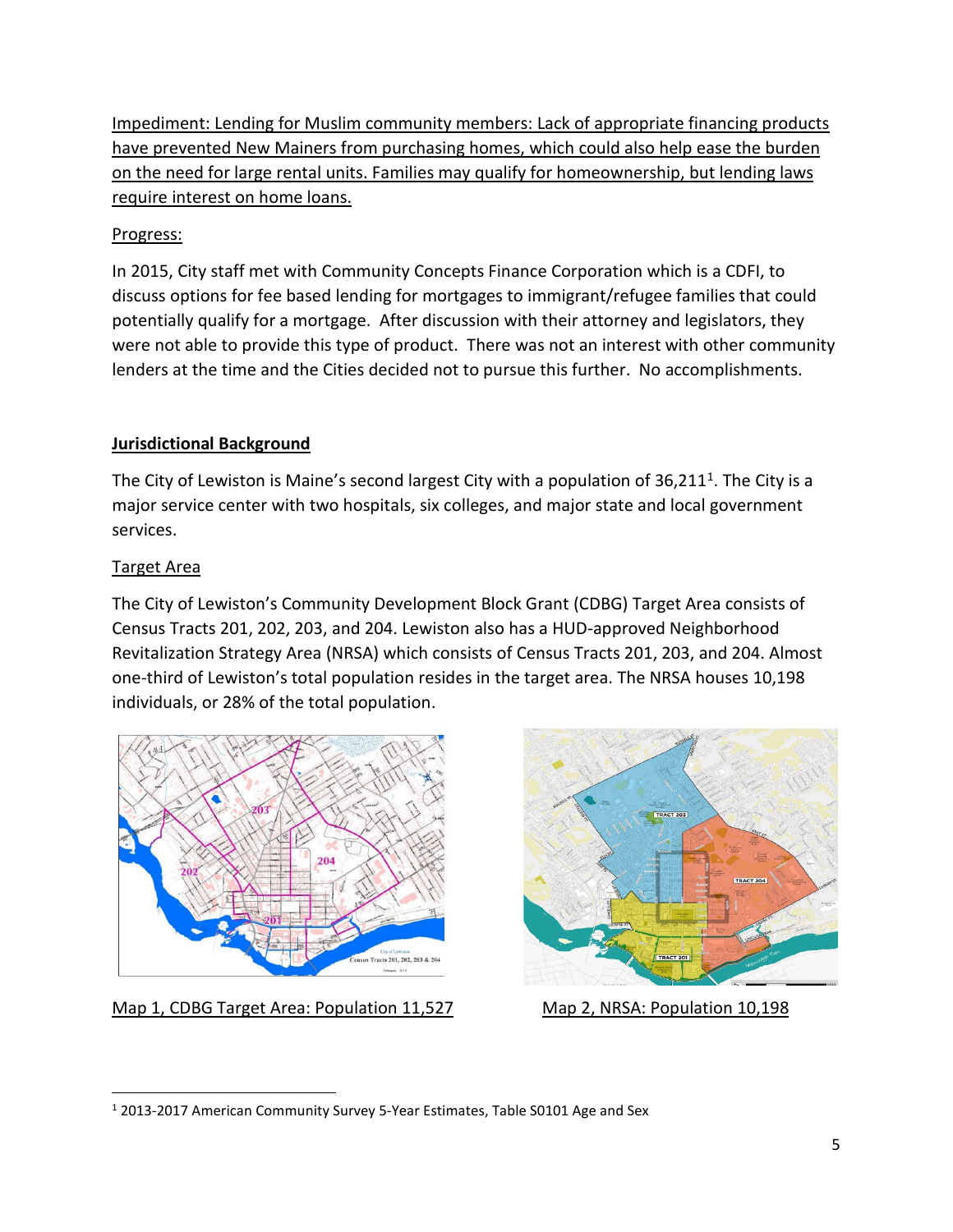#### Demographic Data

#### *Race*

While not a very diverse area when compared nationally, Lewiston has a significantly more diverse population than Maine as a whole. Within Maine, white residents comprise 94.6% of the population. According to the Choice Neighborhood Transformation Plan, 84.9% of Lewiston residents identified as white in 2018. Although there has not been a significant change in the total population in Lewiston, the racial makeup of the total population has changed dramatically.

| % of Lewiston Population by Year |       |       |       |  |  |
|----------------------------------|-------|-------|-------|--|--|
| Race                             | 2000  | 2010  | 2018  |  |  |
| Black/African-American           | 1.1%  | 8.7%  | 9.2%  |  |  |
| American Indian/Alaskan Native   | 0.3%  | 0.4%  | 0.5%  |  |  |
| Asian                            | 0.8%  | 1%    | 1.3%  |  |  |
| Some Other Race                  | 0.4%  | 0.6%  | 0.7%  |  |  |
| Two or More Races                | 1.7%  | 2.6%  | 3.4%  |  |  |
| White                            | 95.7% | 86.6% | 84.9% |  |  |

Choice Neighborhood Transformation Plan

|                                                                     | Total # | % of total |
|---------------------------------------------------------------------|---------|------------|
| Total                                                               | 16063   | <b>NA</b>  |
| Householder who is White alone                                      | 14956   | 93%        |
| Householder who is Black or African-American alone                  | 374     | 2.3%       |
| Householder who is American Indian and Alaska native alone          | 35      | 0.2%       |
| Householder who is Asian alone                                      | 115     | 0.7%       |
| Householder who is Native Hawaiian and other Pacific Islander alone | - 0     | 0%         |
| Householder who is two or more races                                | 583     | 3.6%       |

2017 American Community Survey 5 year estimates Table B2506 Race of Householder

The numbers in these tables may not accurately reflect the increase in non-white populations in Lewiston. The Legacy Lewiston plan states that immigrant populations have been significantly undercounted in the Census; this affects the City data around language, race, and national origin. The percentages here would indicate that there are 4,800 individuals currently living in Lewiston who identify as Black/African-American, some other race, or two or more races; however, based on school data, these numbers are likely significantly higher.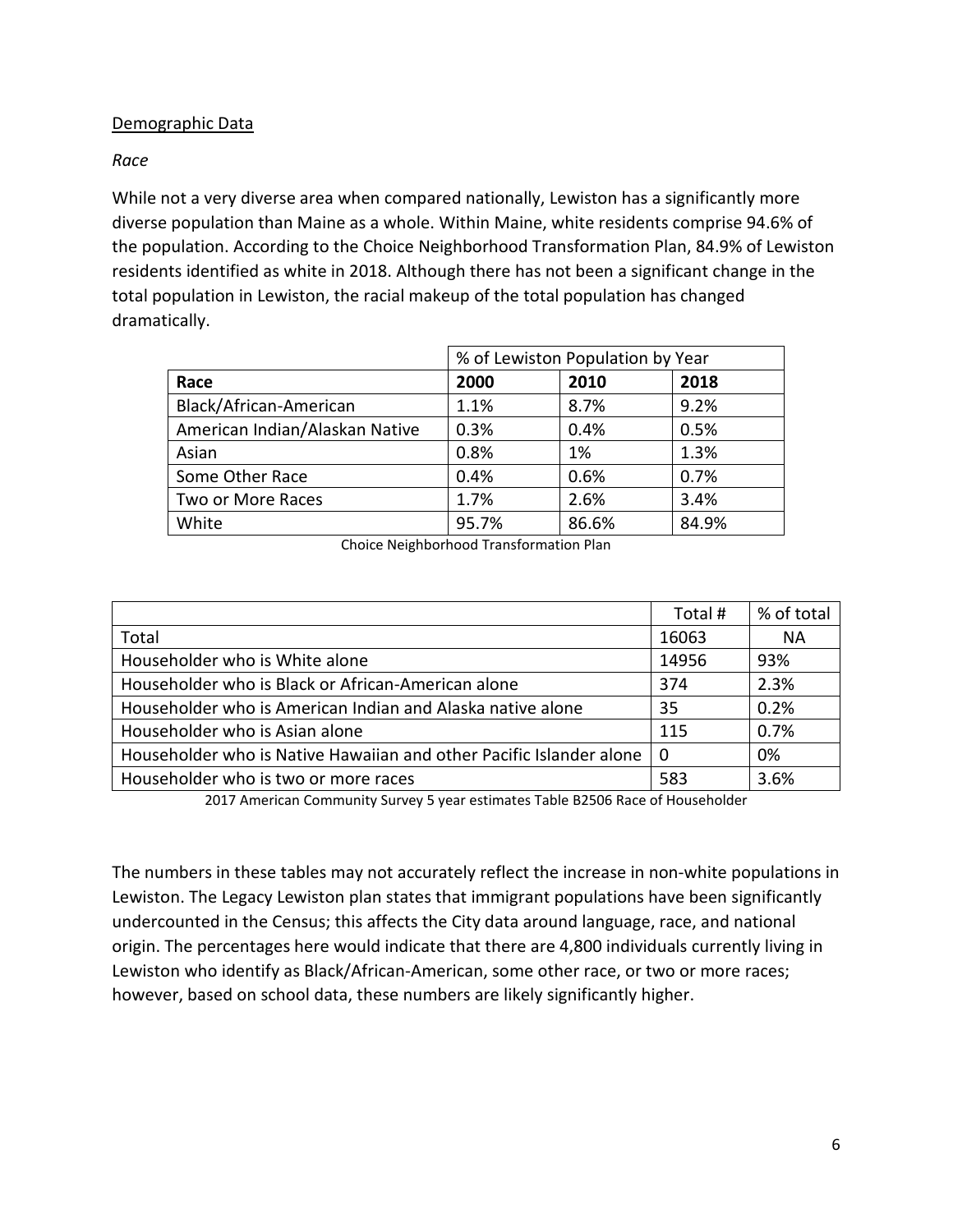# *National Origin*

According to 2012-2016 ACS Estimates, there are 1,790 foreign-born residents of Lewiston. Anecdotal evidence suggests this number may be inaccurate due to undercounting and arrival of foreign-born individuals who were already living in the United States and moved to Lewiston.

| <b>Place of</b>    | Europe | Asia | Eastern | Middle | Northern, | Latin,   | North   | Total |
|--------------------|--------|------|---------|--------|-----------|----------|---------|-------|
| Origin             |        |      | Africa  | Africa | Southern, | Central, | America |       |
|                    |        |      |         |        | Western   | South    |         |       |
|                    |        |      |         |        | Africa    | America  |         |       |
| <b>Individuals</b> | 155    | 289  | 462     | 193    | 234       | 197      | 327     | 1790  |
|                    |        |      |         |        |           |          |         |       |

Choice Neighborhood Transformation Plan

# *Gender, Sex, and Sexual Orientation*

Estimates indicate that in Lewiston, females comprise 52.2% of the population while males comprise 47.8%. These numbers do not reflect those who identify as non-binary persons. It is also unclear whether the data reflects sex at birth or the gender with which a person identifies. The Maine Human Rights Commission reports that 12.5% of housing discrimination complaints in 2018 were due to gender, sex, or sexual orientation.

#### *Religion*

According to the 2010 US Religion Census, Catholics are the largest reporting religious group in Androscoggin County. The Census also identifies 0.1% to 0.49% Muslim residents of Androscoggin County residents. The City of Lewiston has become home to over 6000 immigrants, many of whom are Somali refugees identifying as Muslim. Because immigrant and minority populations are often underrepresented in population surveys, the actual percentage of Muslim residents may be much larger. While Judaism is, as a whole, the 2<sup>nd</sup> largest non-Christian tradition in Maine, Islam is the 2<sup>nd</sup> largest non-Christian tradition in Androscoggin County.

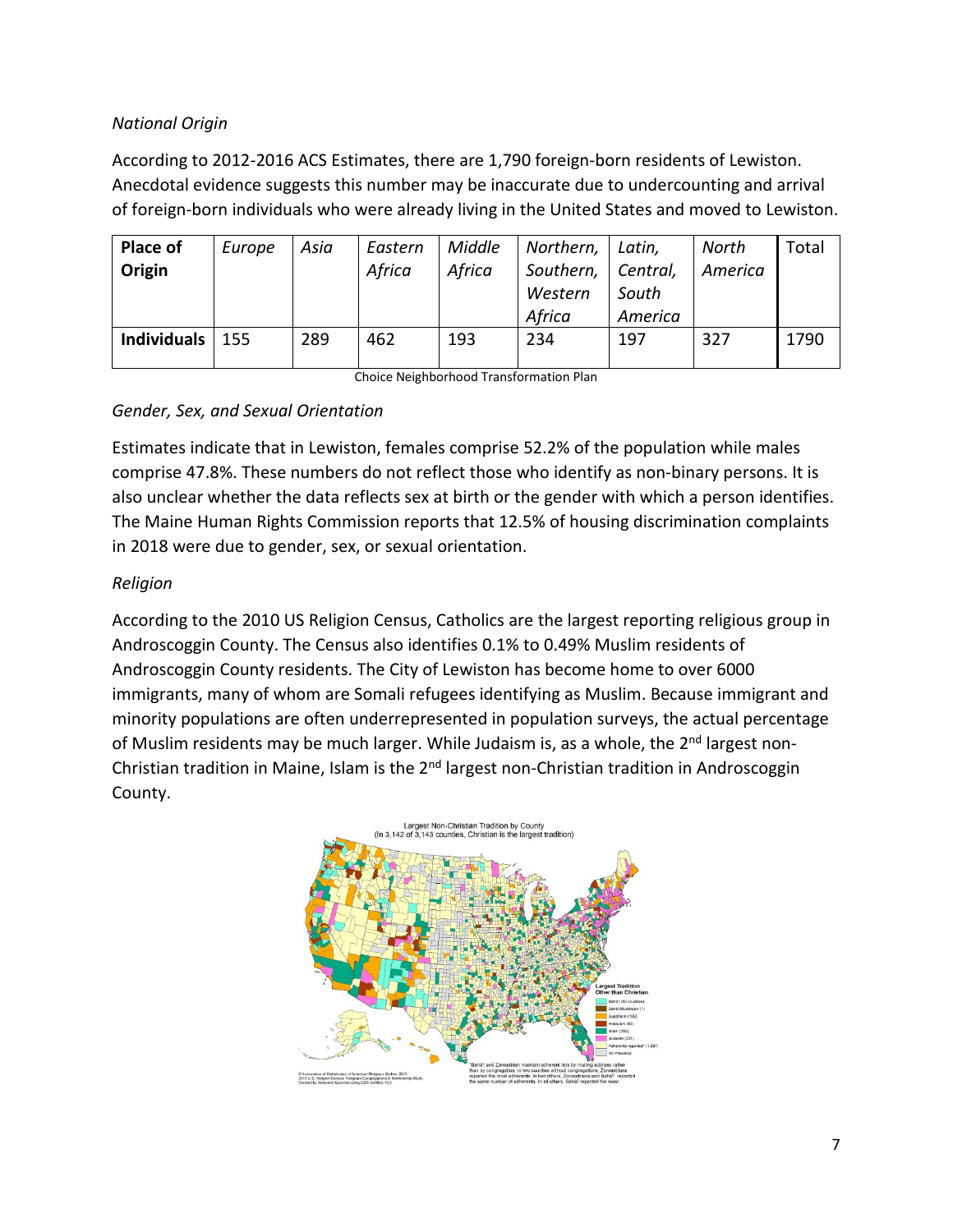# *Family Status*

According to the American Community Survey 2017 estimates on table S1101, there are 16,063 households within Lewiston, with 25.1% of households containing one or more people under the age of 18. Within the CDBG Target Area, the percentage of households containing one or more people under the age of 18 ranges from 16% to 32%. During presentations about prospective workforce housing developments within the City of Lewiston, the burden on schools from adults with children moving into the units is often used as an argument against the development.

#### *Disability*

Twenty percent of Lewiston residents have a disability; in the CDBG Target Area (CT 201, 202, 203, 204) 30% report having a disability, with the largest percentage of those experiencing a cognitive or ambulatory difficulty. The greatest number of housing discrimination complaints (48%) in Maine are based on disability, most frequently relating to guide dogs or support animals.



Source: American Community Survey 2013-2017 5-year estimates, S1810: Disability Characteristics (ACS table uses non-institutionalized civilian population rather than gross population)



Source: American Community Survey 2013-2017 5-year estimates, S1810: Disability Characteristics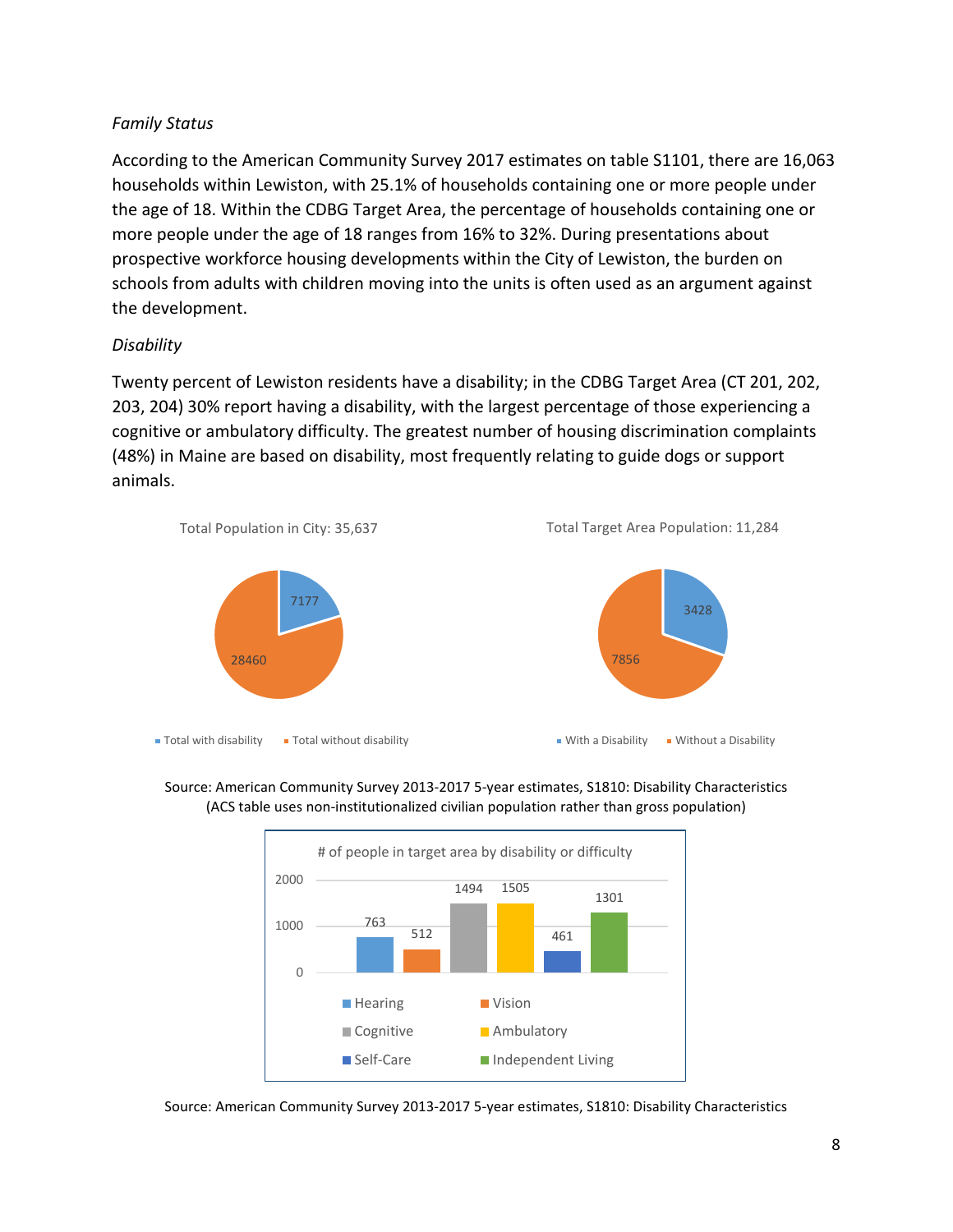#### *People Experiencing Homelessness*

Homelessness is a pervasive issue in Lewiston. Lewiston General Assistance has identified 169 persons experiencing homelessness, of whom 26% identify as chronically homeless. Lewiston Police Department has identified an additional, unduplicated 62 persons who had contact with law enforcement between January and October of 2019. These numbers only include adults experiencing homelessness. Lewiston Public Schools identified 221 students experiencing homelessness, while New Beginnings Drop-in Center served 538 youth (unduplicated) who were homeless or at risk of becoming homeless. Disparate services, as well as the invisible nature of the majority of the homeless population, make it difficult to provide consistent assistance and services to individuals experiencing homelessness or at risk of homelessness. There are no family shelters in Lewiston, and all available shelters are religiously affiliated with limited capacity.

#### Housing Profile

# *Age of Housing Stock and Prevalence of Lead*

Lewiston has 16,063 total housing units. Of these, 6,352 were built pre-1939 and 13,472 were built pre-1979. Within the target area, 93% of units were built pre-1980. The age of the housing stock, along with poor maintenance, significantly increases the likelihood that units contain lead hazards. Lewiston's percentage of children diagnosed with elevated blood levels is 6.3%, more than twice the state percentage.



Figure 20. Context map of the relative density of confirmed childhood lead poisoning car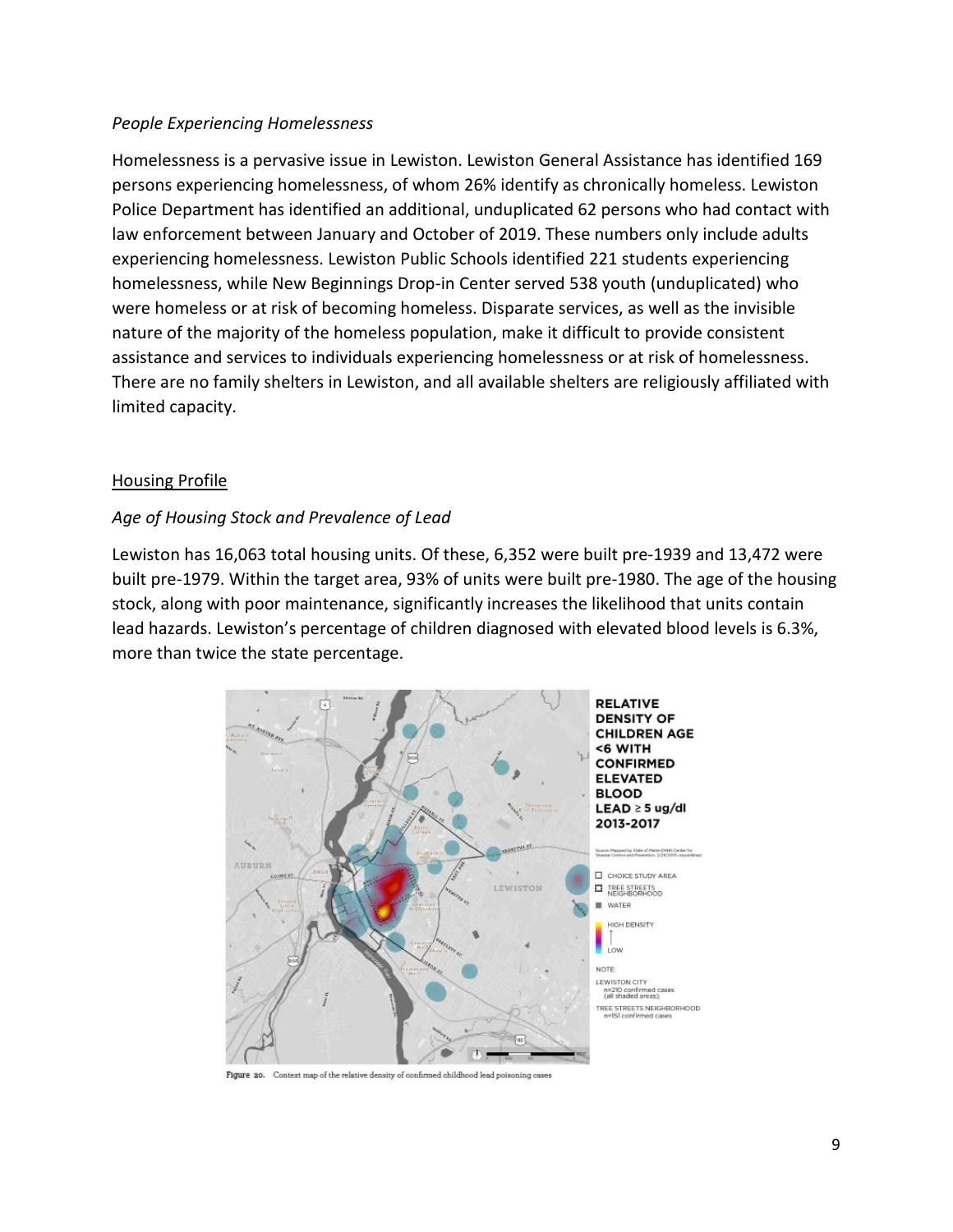# *Building Condition*

Only 35% of downtown buildings received a good or excellent rating in the Choice Neighborhood Transformation Plan's Internal and External Building Condition assessment. The assessment was based on observational data as well as code violation and lead abatement data. Over one quarter of the buildings received a distressed or failing rating.

# *Owner/Renter*

Citywide, housing units in Lewiston are split almost evenly between owner-occupied and renter-occupied. Within the CDBG target area, however, 85% of units are renter occupied. The Choice Neighborhood Transformation Plan (CNTP) identified that residents would like paths to ownership. Approximately half of land use in the target area contains 1 to 3 unit structures, creating viable opportunity for residents, with support, to invest within the community.

# *Housing Units by Number of Bedrooms*

Within the target area, most of the units contain zero to three bedrooms, with most of the units at one or two. A significant portion of three, four, and five bedroom units are single-family homes outside of the target area.



# *Affordability and Home Ownership*

Lewiston's Homeownership Affordability Index is 0.8; an index less than 1 indicates that the area is generally unaffordable, and that a household earning area median income could not cover the payment on a median income home with a 30-year mortgage using no more than 28% of gross income. The median home price in Lewiston in 2018 was \$149,900; to afford a house at this price, one would need an income of \$50,413. The 2018 overall median income in Lewiston was \$40,669, almost \$10,000 less than the median income required to purchase a house at the median price. With median incomes around half or less of the \$50,413 income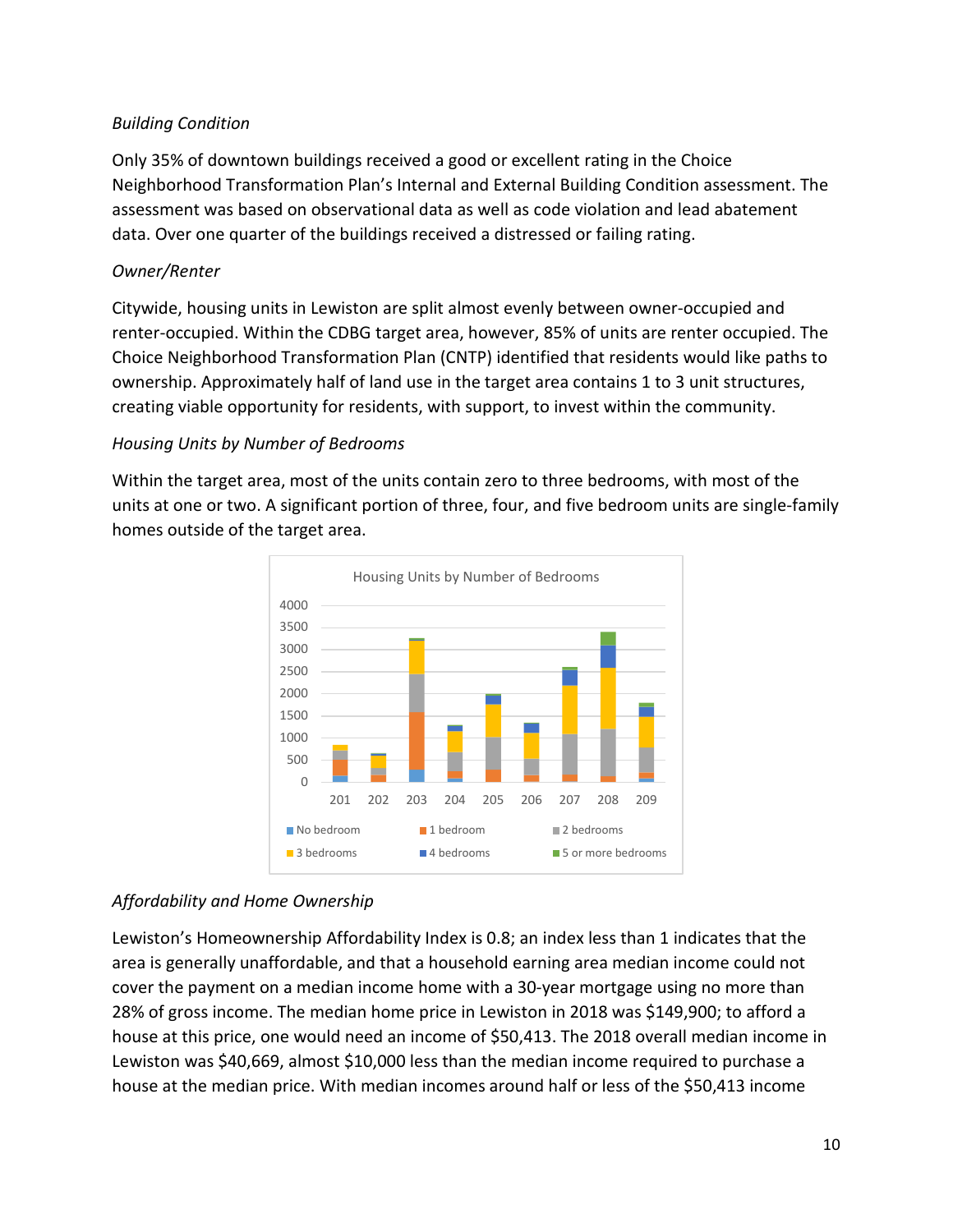required to afford a median home price, Black/African-American households, American Indian/Alaskan Native households, and households who identify with two or more races face significant barriers to affordable homeownership.

| Race                          | <b>Median Income</b> |
|-------------------------------|----------------------|
| White                         | \$40,659             |
| Black/African-American        | \$25,246             |
| American Indian/Alaska Native | \$20,114             |
| Asian                         | \$105,927            |
| Two or More Races             | \$22,438             |

American Community Survey 2017 5 year estimates Table S1903 Median Income in the Past 12 Months

# *Affordability and Rental Housing*

According to MaineHousing's 2017 Rental Housing Affordability Index Analysis, 69.1% of Lewiston renter households were unable to afford a two-bedroom apartment rental at the median rent (\$959). Rental units have become significantly less affordable since 2010, with rents increasing by 23% while median income declined slightly.



MaineHousing Rental Affordability Index \*Data not provided for 2015

The Choice Neighborhood Transformation Plan Market Study found that most affordable and mixed-income properties had no vacancies, and several had closed their waiting lists. For seniors ages 62+, Androscoggin County has only enough affordable apartments for 50% of the income-eligible seniors in the area. Additionally, many of the affordable units are available to individuals over the age of 55 or non-elderly disabled people, further shrinking the availability of affordable apartments. For households ages 15 to 61, the current affordable supply is adequate only for one-third of the income eligible households in Androscoggin County.

# *Cost Burden*

Cost burden is a significant challenge faced in Lewiston. City-wide, over one quarter (27%) of property owners pay more than 30% of household income(HHI) to housing expenses, while 45% of renters pay more than 30% of income to housing expenses. Of renter occupied units in the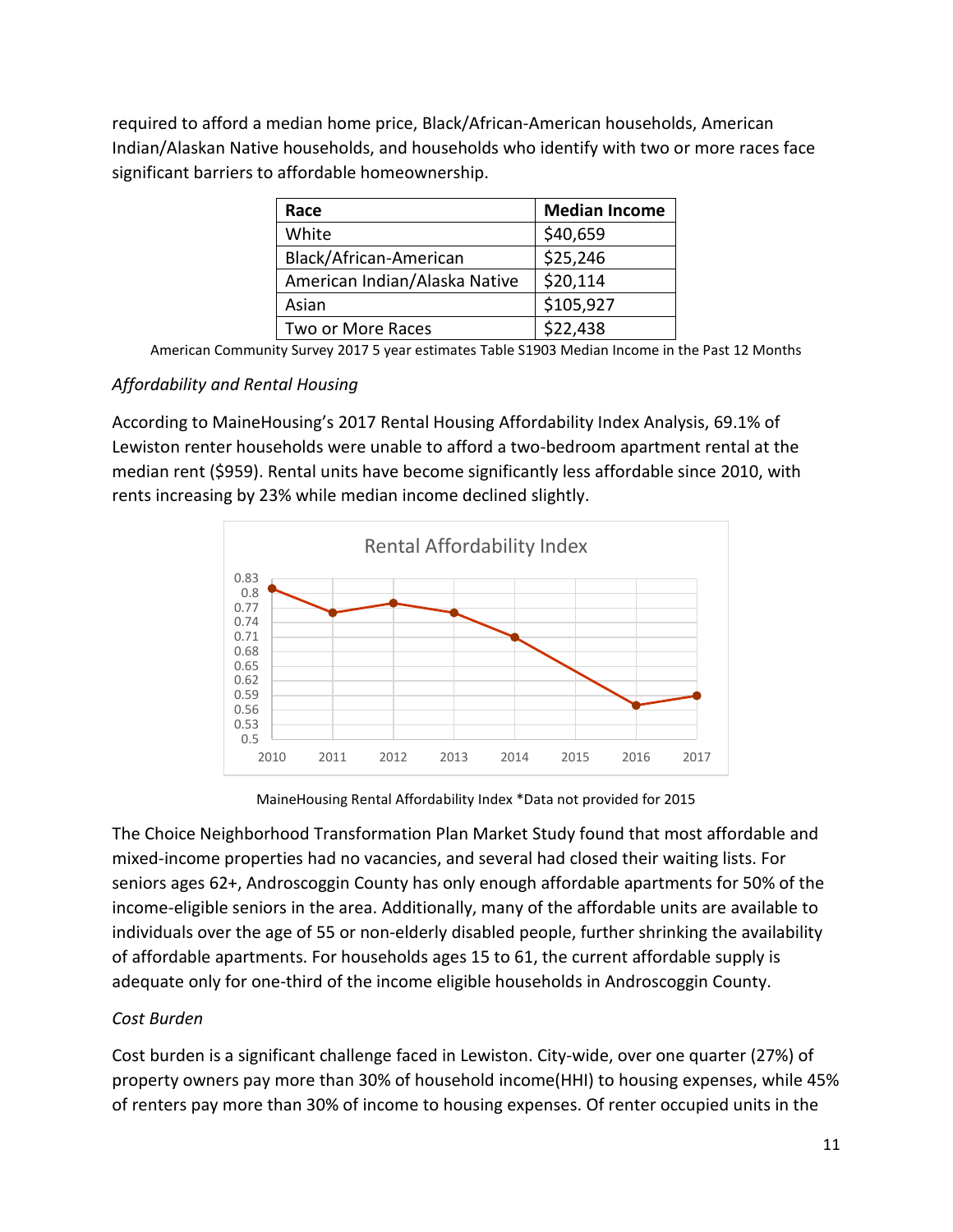target area, 63% are cost burdened, paying over 30% of HHI to housing expenses. Of the costburdened renters, forty-three percent (43%) are severely cost burdened, paying over 50% of their expenses to housing costs.

# *Overcrowding*

There are 156 rental units in the city which house between 1.01 and 1.5 occupants per room, which fits the definition of overcrowded, but not severely. Of the 156 overcrowded units 114 of them (73%) are renters within the Target Area. There are 96 severely overcrowded renteroccupied units city-wide; 63% of them are within the target area. Only 7 owner-occupied households are considered overcrowded (greater than 1 occupant per room) in the city of Lewiston, although it should be noted that all 7 are severely overcrowded (greater than 1.5 occupants per room). None of the overcrowded owner-occupied units are within the CDBG Target Area.

# *Demolitions and Replacement Units*

In recent years, the City of Lewiston has been addressing hazardous structures through its demolition program. Since 2010, the City has demolished 78 buildings, eliminating 228 housing units. Most of these demolitions were in the CDBG Target Area, Census Tracts 201-204. This does not include private demolitions, which are estimated to have addressed another 200 buildings. Assuming the same average count per building as those demolished by the City, this could represent as many as an additional 584 housing units. During this same period, only 71 new units have been added. Although these efforts have improved the quality of the housing stock, it has greatly impacted the availability of housing units.

# Other Relevant Data

# *Concentrations of People Living in Poverty*

In Lewiston, 15% of families live under the poverty limit. In the CDBG target area, this percentage ranges from 28% to 47%. For children under age 18, the percentages increase significantly: 33% city-wide, 53%-76% in the CDBG Target Area. Within the CDBG Target area, between 21% and 37% of seniors (age 65+) live in poverty compared to 12% city-wide. Census Tracts 201 and 204 are recognized as having some of the highest concentrations in Maine of minority populations living in poverty. Within the CDBG Target area, 100% of American Indian families live in poverty. Census Tracts 201, 203, and 204 each have over 85% of people who identify as two or more races living in poverty. In Census Tract 201 and 203, 100% and 90%, respectively, of Hispanic/Latino families live in poverty. Census Tract 202 does not have a significant number of non-white individuals except those which identify as two or more races, 62.8% of whom live in poverty.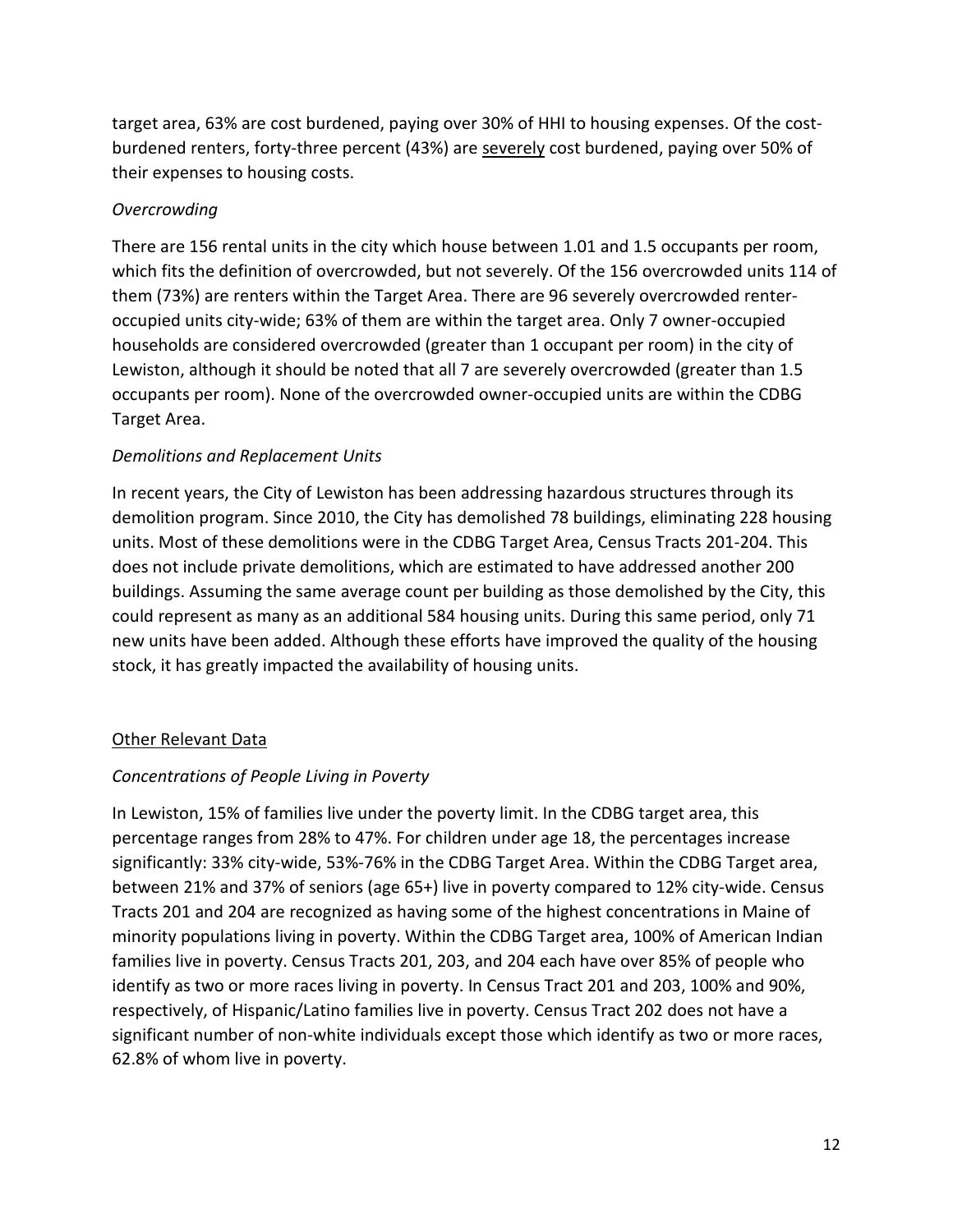# *Undercounting*

Lewiston is home to more than 6000 immigrants and asylum seekers. The Legacy Lewiston plan states that immigrant populations have been significantly undercounted in the Census; this affects the City data around language, poverty, and race. The Choice Neighborhood Transformation Plan found that Census estimates of non-white populations were significantly lower than the actual neighborhood school non-white populations.

# *Sex Offenders*

There are approximately 200 registered sex offenders in Lewiston. Sec. 50-283 of the City's Offender Residency Ordinance states that "any person, who is a registered sex offender… shall not reside within a 750 foot radius of the property line of a school, "'safe zone', or premise" (Ord. No. 17-19, 12-21-17). There are exceptions for those who owned property prior to their conviction or the creation of the ordinance. The city's residency restrictions applies to registered sex offenders who have been convicted of a crime against a person under the age of 14 years and, as a result, is required to register pursuant to Title 34-A MRSA Chapter 15. Service providers have reported difficulty in locating housing available to sex offenders outside of the restricted zone which will still allow for walkable access to services. The map below shows in yellow the areas within the CDBG Target Area which are considered ineligible for sex offenders.



Source: City of Lewiston Sex Offender Restricted Residency Zone Map

In addition to the housing restrictions, there is only one homeless shelter in Lewiston which will provide services to registered sex offenders. Staff at this shelter reports that it takes a registered sex offender an additional several months to find adequate housing. Often the individual will lose their newly found housing for a variety of reasons and return to the shelter.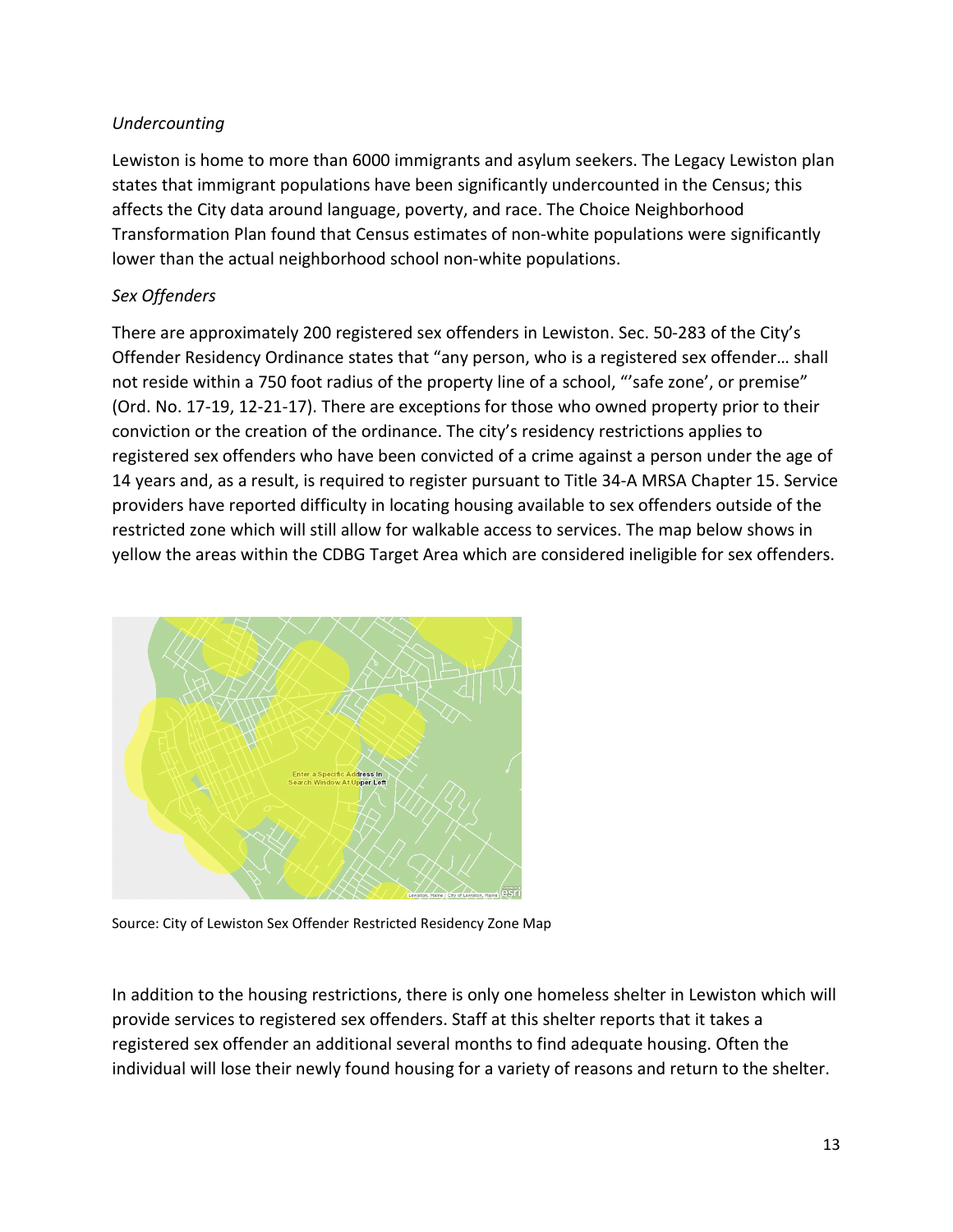# *Education*

Only 21% of individuals over 25 within the CDBG Target Area have a degree beyond high school. Ten percent of individuals have less than a 9<sup>th</sup> grade education. The City of Lewiston's target area also houses several immigrants with advanced degrees, experience, and credentials which are not considered valid in the United States, as well as asylum seekers currently awaiting approval to work.

#### *Unemployment*

While the Maine Department of Labor reports a 3.5% unemployment rate in Lewiston, American Community Survey 2017 data reports Lewiston's city-wide unemployment rate as 5.6%. Within the CDBG Target Area, these numbers are much larger; the highest is 17.4% unemployment in Census Tract 201. Paradoxically, AFFH maps indicate that Census Tract 201 has the highest Job Proximity Index of the entire Target Area. This may indicate that while there are a large number of jobs within Census Tract 201, they are not accessible to those who live near them. A large number of low-barrier jobs are available outside of the downtown. The bus routes are not sufficient to meet this need, particularly for those who work weekends or 2<sup>nd</sup> and 3rd shifts.

#### **Public Housing**

The supply of public housing developments in Lewiston has been stagnant since the early 1980's. Lewiston Housing currently owns and manages 438 units of public housing and is a perennial High Performer per HUD's operational performance standards. Lewiston Housing has 51 dwelling buildings with 438 units in 13 different locations. The buildings are grouped into AMP 1, 2, and 3 with each AMP receiving an inspection score of 84, 93, and 80 respectively. All properties were developed between 1964 through 1983 and are in need of redevelopment with the highest priority being Blake Street Towers (AMP 1). In addition to public housing, Lewiston Housing owns and manages an additional 28 units of housing.

Lewiston Housing's public housing ranges in age from 37 to 56 years. While the buildings are well maintained and HUD's physical inspection scores range from average to above average, many of the buildings need rehabilitation due to aging systems, elevators, inefficient energy/utility use, and lack of accessible features that meet current standards.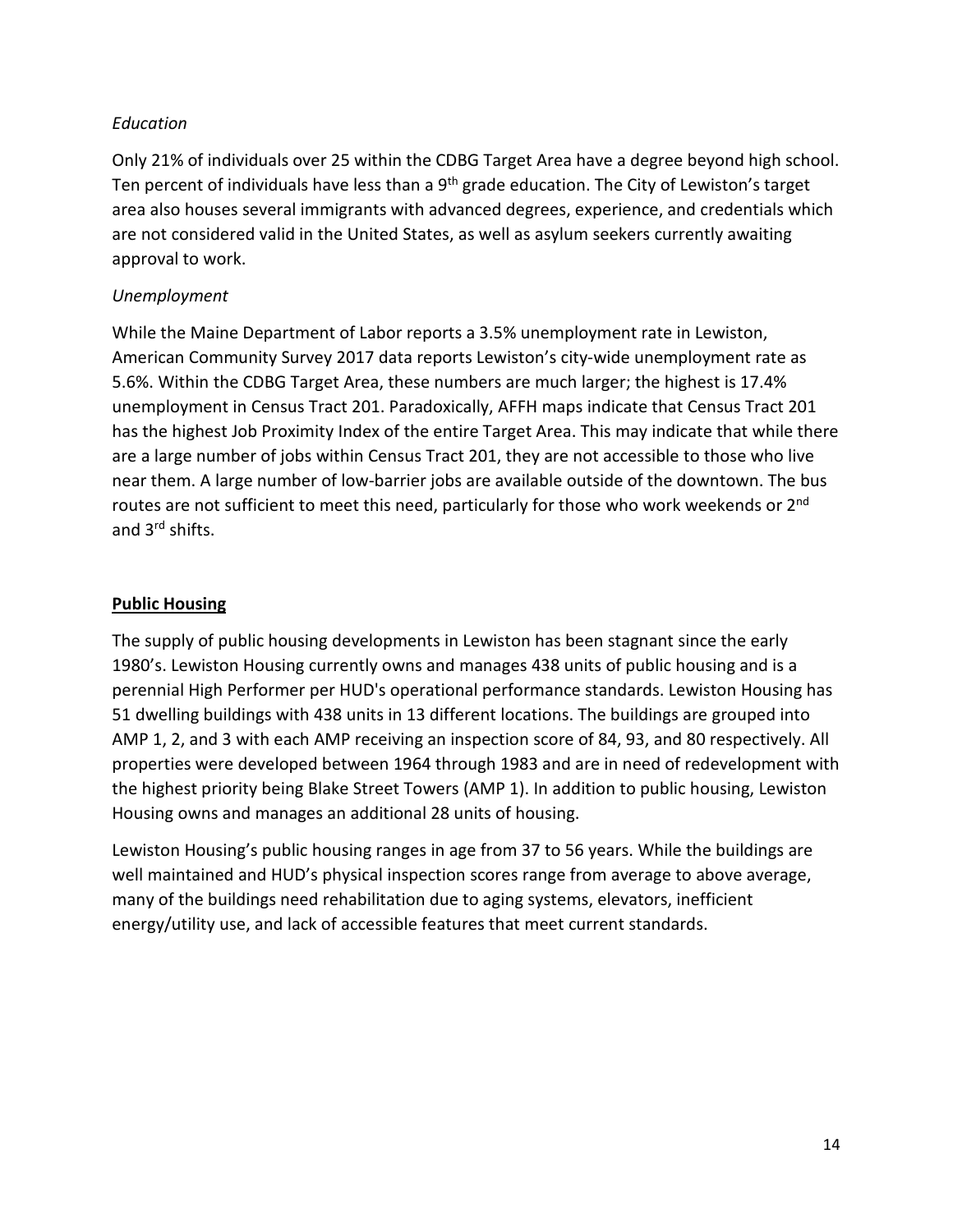|                            | Certificate | Mod-     | Public  | <b>Vouchers</b> |          |        |                   |             |
|----------------------------|-------------|----------|---------|-----------------|----------|--------|-------------------|-------------|
|                            |             | Rehab    | Housing | Total           | Project- | Tenant | Veterans          | Family      |
|                            |             |          |         |                 | based    | Based  | <b>Affairs SH</b> | Unification |
| # homeless at<br>admission | $\mathbf 0$ | $\Omega$ | 0       | 0               | 0        | 32     | 0                 | 32          |
| # Elderly                  | 0           | 97       | 187     | 1067            | 37       | 231    | 0                 | 0           |
| Program                    |             |          |         |                 |          |        |                   |             |
| Participants(>62)          |             |          |         |                 |          |        |                   |             |
| # disabled                 | 0           | 36       | 186     | 569             | 26       | 543    | 0                 | $\Omega$    |
| families                   |             |          |         |                 |          |        |                   |             |
| # families                 | $\mathbf 0$ | 137      | 428     | 1067            | 64       | 1003   | $\mathbf 0$       | $\Omega$    |
| requesting                 |             |          |         |                 |          |        |                   |             |
| accessibility              |             |          |         |                 |          |        |                   |             |
| features                   |             |          |         |                 |          |        |                   |             |

HAB Tenant Statistics

Lewiston Housing has identified a significant gap between availability of units with 3, 4, and 5 bedrooms and families requesting them. Lewiston Housing has very few units available with three bedrooms or greater, and those they do have only become available once every few years. The waitlist for all public housing can be from one to three years long depending on the particular program and characteristics of the applicant. Elderly, disabled, veteran, and family applicants get priority on the waitlist.

# **City Policies and Ordinances**

# *Accessory Units*

City zoning allows for in-law apartments, attached structures that must be less than 900 square feet with no more than two bedrooms. The current ordinance states that this unit must be inhabited by a relative of the property owner and does not allow these units to be rented outside of those restrictions. Otherwise, accessory dwelling units to a single-family property are not allowed.

# *Zoning and Building Codes*

Several of the buildings demolished by the City were on lots that do not meet current requirements for building with the same density. The Legacy Lewiston plan recognized that many neighborhoods do not have a mix of single and multi-family units, and that affordable housing units tend to be segregated, either as smaller buildings in the downtown area or as large, stand-alone complexes on the outskirts. The plan also called for creation of a simple set of design standards to allow for a wide variety of building types and housing options. Current zoning also does not allow for density to be easily changed, for example, converting a singlefamily to a duplex.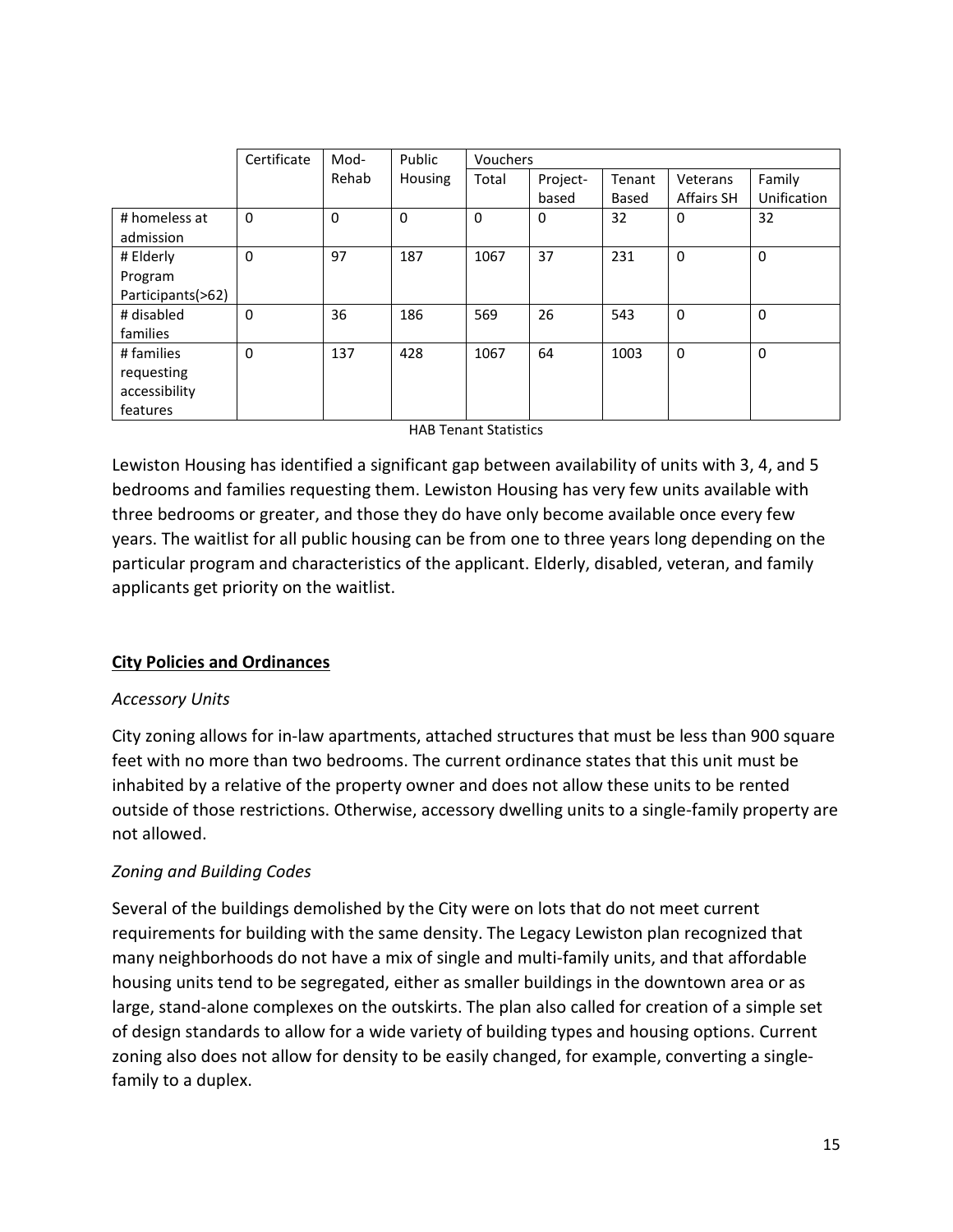#### *Housing for Individuals in Recovery*

The City has seen an increase in demand for sober housing, transitional housing for people in recovery. While the City has regulations for several other types of living arrangements including housing for individuals with disabilities, single room occupancy, apartment sharing, and efficiency apartments, it has not developed a set of life-safety and zoning standards for sober housing.

#### **Mortgage and Lending**

The total mortgages originated in Lewiston increased by 33% from 2014 to 2017. The largest net increases were primarily among Moderate and Middle Income households, with 60% of originated loans from these two income categories. Upper Income households comprised nearly 20% of loans, while Low Income households represented 8% of originated loans.

First-Lien Home Mortgage Originations by Income as defined by Community Reinvestment Act, 12 CFR  $$228.12(m)$ 

|                               | 2014 | 2015 | 2016 | 2017 |
|-------------------------------|------|------|------|------|
| Total mortgages               | 255  | 261  | 340  | 383  |
| Low-income (50% or less AMI)  | 15   | 33   | 18   | 34   |
| Moderate income (50%-80% AMI) | 84   | 87   | 101  | 130  |
| Middle Income (80%-120% AMI)  | 69   | 66   | 93   | 101  |
| Upper Income (120%+ AMI)      | 64   | 60   | 98   |      |
| Not specified                 | 23   | 15   | 30   |      |



Home Mortgage Disclosure Act Data

Home Mortgage Disclosure Act Data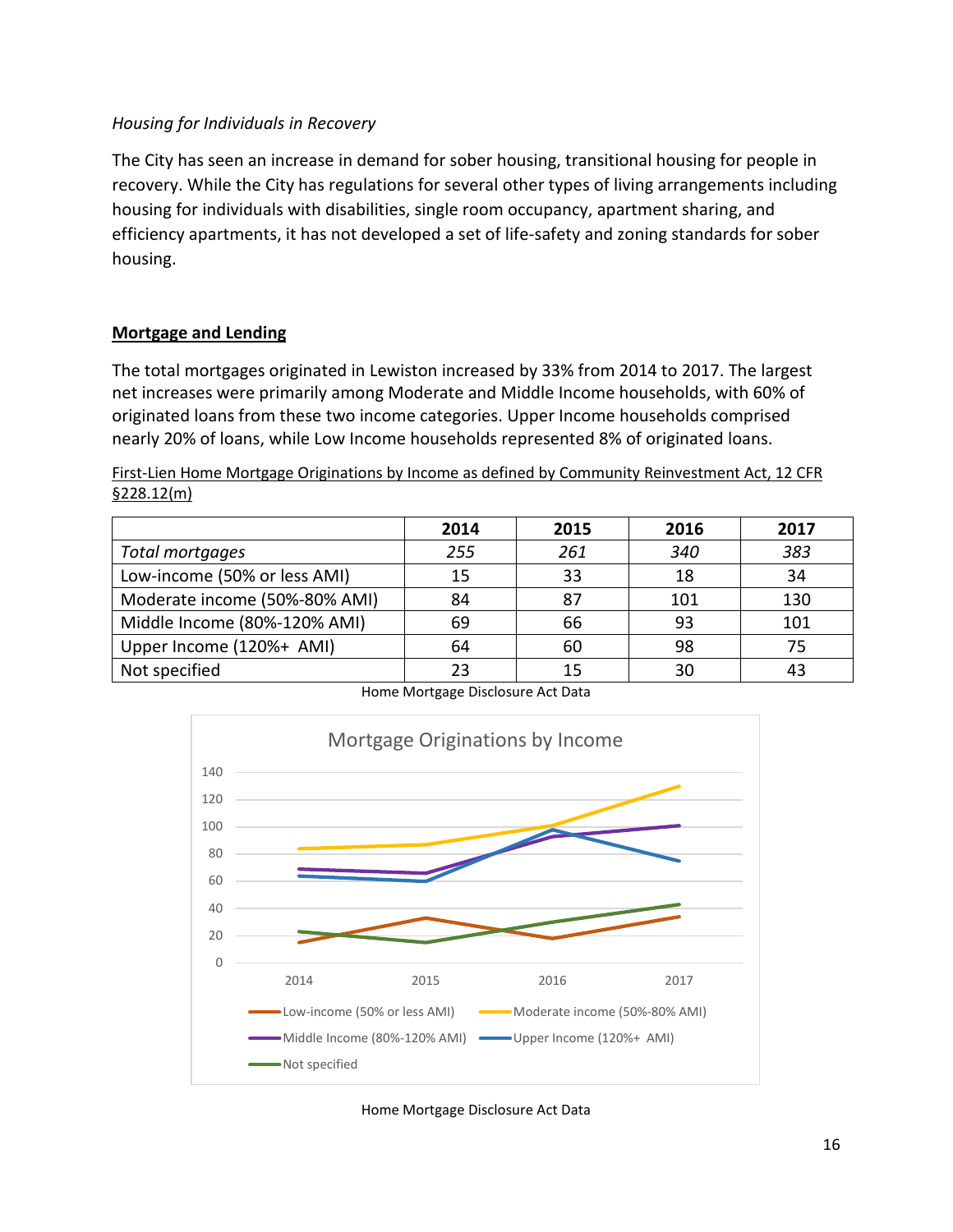The average loan amount for a house in Lewiston increased by 20% from 2014 to 2017, while the percentage of government insured mortgages has decreased. This indicates that a greater number of households were able to purchase a home within affordability guidelines for their income.

|      | Avg Loan Amt | Conventional | Govt Insured | Govt insured as |
|------|--------------|--------------|--------------|-----------------|
|      |              | Mortgage (#) | Mortgage (#) | % of total      |
| 2014 | \$117,435    | 115          | 140          | 54.9%           |
| 2015 | \$138,023    | 118          | 143          | 54.8%           |
| 2016 | \$133,000    | 175          | 165          | 48.5%           |
| 2017 | \$148,055    | 205          | 178          | 46.5%           |

First-Lien Mortgage Originations by Mortgage Amount and Type

Home Mortgage Disclosure Act Data

Fifty-nine loans did not list an applicant race, which may indicate that either the data was not collected or the applicant was a corporation. Of the loans for which race was reported, the bulk were issued to White householders. The percentage of Black householders issued loans increased from 0.8% in 2014 to 3.4% in 2017.

First-Lien Home Mortgage Origination by Race

|                                             | 2014 | 2015 | 2016 | 2017 |
|---------------------------------------------|------|------|------|------|
| White                                       | 215  | 234  | 282  | 304  |
| American Indian/Alaska Native               |      |      |      |      |
| <b>Black</b>                                |      |      |      | 11   |
| Asian, Native Hawaiian, or Pacific Islander |      |      |      |      |
| Hispanic                                    |      |      |      |      |

Home Mortgage Disclosure Act Data

Only 23% of all mortgages were given for properties available in the downtown census tracts. Although 85% of mortgages were obtained for owner-occupied properties, within the CDBG target area (census tracts 201-204), less than half of mortgages were for owner-occupied properties. Within the NRSA (201, 203, and 204), only one-third of mortgages were for owneroccupied units. This indicates both a lack of properties available for sale and that the majority of available properties are purchased by investors or corporations rather than current or potential residents of the area.

First-Lien Home Mortgage Origination by Census Tract and Ownership in 2017

|                    | 201 | רחר          | 203                     | 204 | 205 | 206 | 207 | 208 | 209 |
|--------------------|-----|--------------|-------------------------|-----|-----|-----|-----|-----|-----|
| Owner-Occupied     |     | $\sim$<br>⊥∪ | ∸ '                     | a   | 60  | 46  | 66  | ٮ   | 43  |
| Non-Owner-occupied |     |              | $\mathbin{\lnot}$<br>∠∠ |     | ے   |     | ັ   |     |     |

Home Mortgage Disclosure Act Data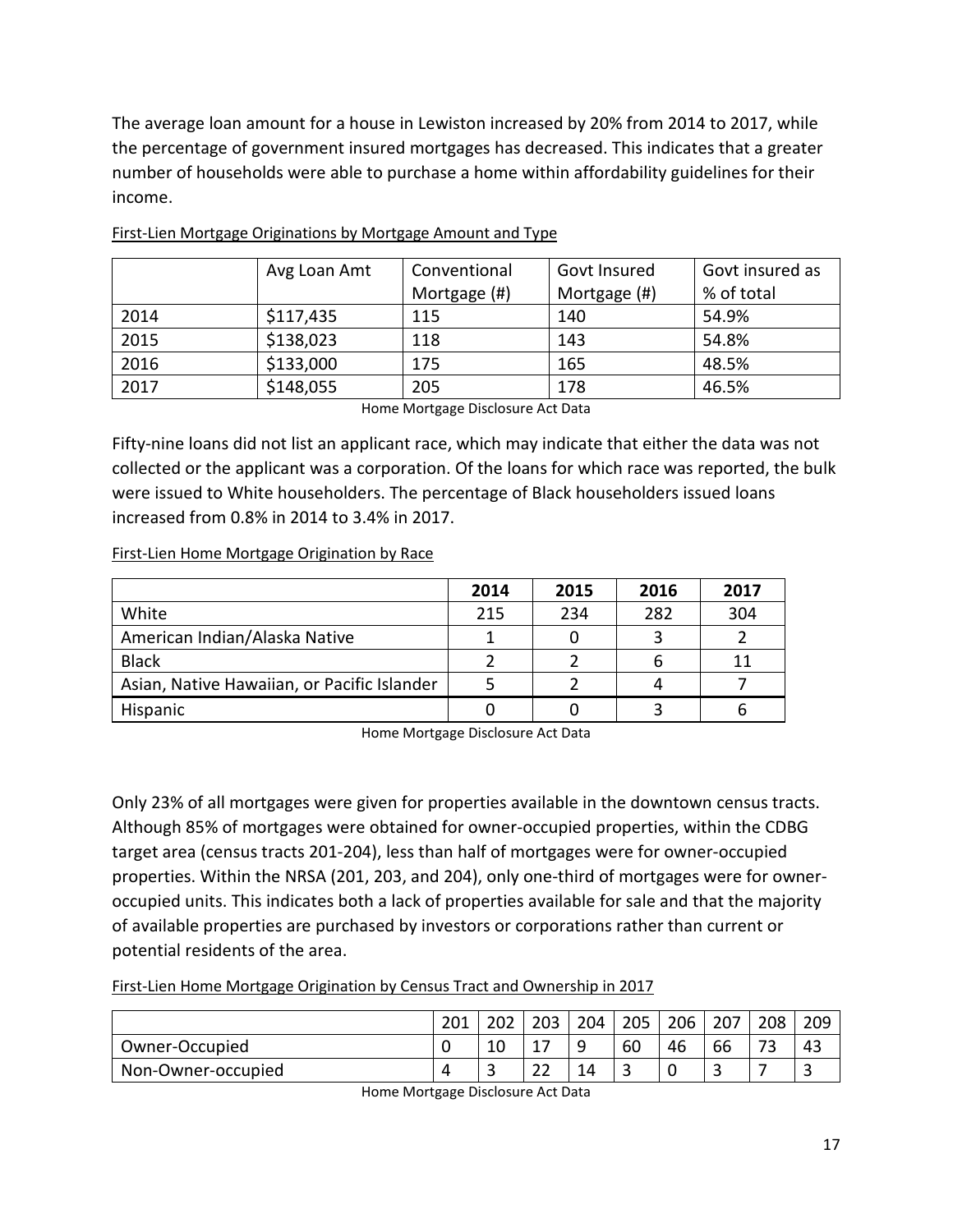# **Conclusions and Recommendations**

#### Restrictive Zoning:

The City of Lewiston allows accessory dwelling units as "in-law apartments", requiring the homeowner to only have a relative as a tenant. Once the relative is no longer living in the unit, the unit may sit vacant, despite the demand for smaller, transitional type housing units within the City. This ordinance also makes it difficult for a homeowner to sell a house with an in-law apartment, as the buyer may only rent to a relative rather than use it as a source of income. The City could conduct an evaluation of current zoning ordinances to identify areas which may amended to provide flexibility for development, including accessory dwelling units, while also providing much-needed housing options within the City.

#### Age of Housing Stock:

Much of the City of Lewiston's rental stock was built before 1979, increasing the likelihood that a rental unit will have lead hazards. For families with children, this may have dangerous and long-lasting consequences. As demonstrated in the Choice Neighborhood Transformation Plan, the number one goal of current residents and stakeholders is for Lewiston to be "Lead-Free by  $'43''$ .

The aging rental stock comes with an additional challenge of accessibility. Within the target area, most of the structures are 1-3 units and lack elevators, ramps, or other accommodations. With more individuals living with disabilities residing in the target area, it is imperative to address the challenges of finding accessible rental units.

The City can encourage new accessible, lead-free development on infill lots, and provide rehabilitation resources through its CDBG and Lead Grant funds. Providing educational information to landlords and tenants about the dangers of lead may also help mitigate lead risk and keep families healthy.

# Rental Unit Affordability:

Rental housing within Lewiston has become increasingly unaffordable for residents. This is partially due to an increased demand of units within the last decade with few units added to the available supply over the same period. The lack of available rentals also makes it difficult for individuals who are in recovery, recently incarcerated, on the sex offender registry, and homeless due to severe mental health challenges to find units even with the support of community organizations. Additionally, some of the units which are available are poorly maintained and may be unsafe or unsuitable.

By focusing on new infill development and supporting transitional housing choice development, the City can help ensure affordable housing for all current and potential residents.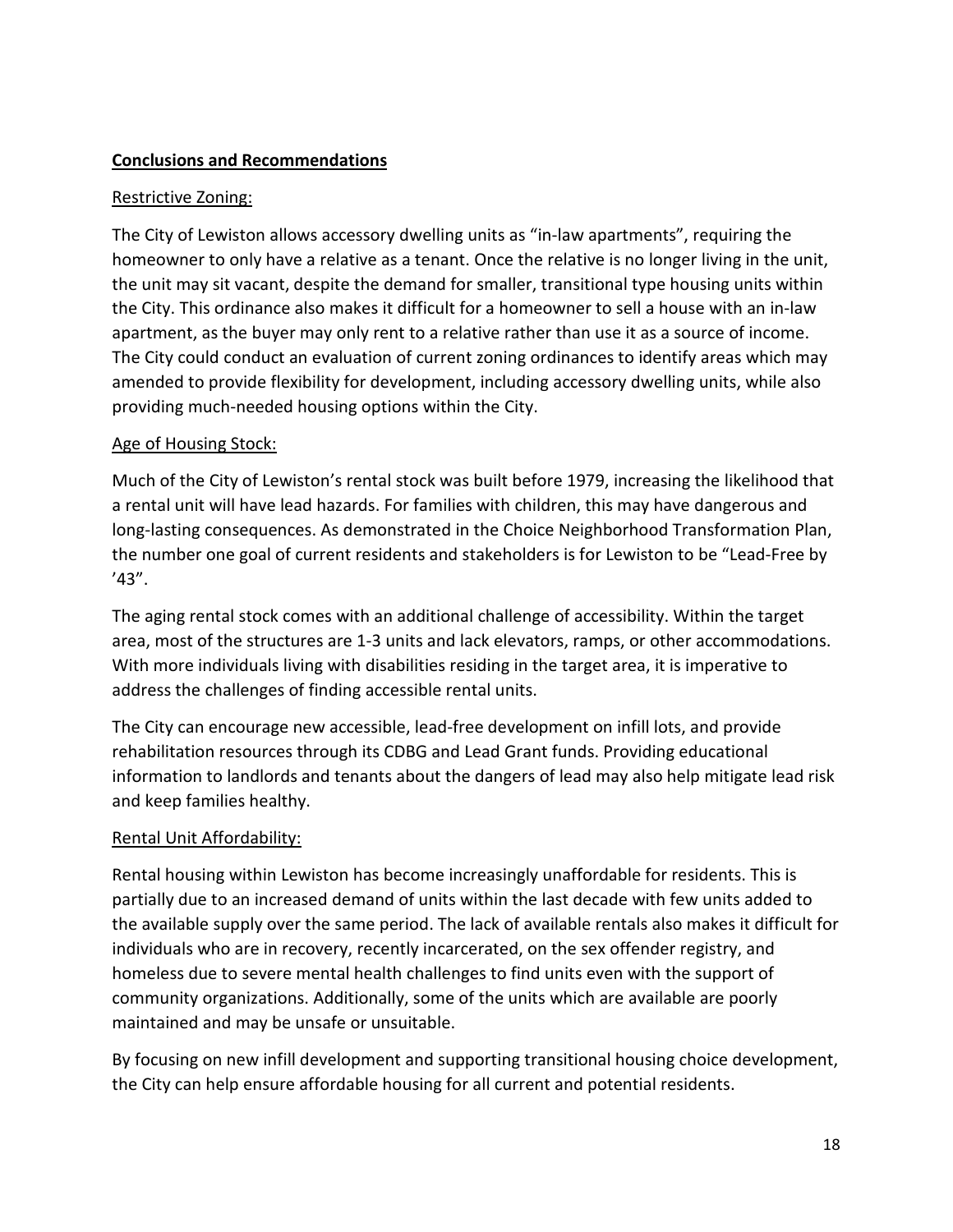# Home Ownership Opportunities:

Of the loans for which race was reported, most were issued to White householders. The percentage of Black householders issued loans increased from 0.8% in 2014 to 3.4% in 2017; however, the percentage of Black householders and householders who identify as two or more races in Lewiston is 5.9%. (Although the HMDA data does not report those who identify as two or more races, anecdotal evidence suggests that many New Mainers identify as more than one race.) One reason for this discrepancy may be mortgage products which remain inaccessible to members of Lewiston's New Mainer population who identify as both Black and Muslim, as identified in the 2013 Analysis of Impediments to Fair Housing. Additionally, the data for mortgages within the target area indicates both a lack of properties available for sale and that the majority of available properties are purchased by investors or corporations rather than current or potential residents of the area. Increasing owner occupancy can increase stability, security, and housing rehabilitation investment in residential areas. To facilitate both owner occupancy and increased homeownership opportunities, the City should partner with local lenders to explore resources available for purchase and rehabilitation of one to four unit properties and support new and ongoing conversations to increase availability of interest-free mortgage options.

| Impediment            | <b>Strategies</b>                                  | Partners                  |
|-----------------------|----------------------------------------------------|---------------------------|
| Zoning Codes that     | Conduct an evaluation of current zoning to         | City of Lewiston Planning |
| restrict development  | identify areas of flexibility                      | and Code Department,      |
| by area               |                                                    | Local Developers,         |
|                       |                                                    | Residents                 |
| Lack of smaller       | Modify zoning to allow for accessory dwelling      | City of Lewiston Planning |
| options for singles,  | units                                              | and Code Department       |
| seniors               |                                                    |                           |
| Barrier to safe       | Create regulations to increase safety and housing  | City of Lewiston Planning |
| housing choice for    | choice for people in recovery                      | and Code Department,      |
| renters with prior    | Educate landlords about fair housing as it relates | LAASH, Community          |
| records of substance  | to populations with specific needs.                | Concepts, landlords,      |
| abuse, sex offender,  | Identify housing advocates to help hard-to-house   | Veteran's Inc., Reentry   |
| prison time, chronic  | tenants navigate the rental system and provide     | Maine, St. Francis        |
| homelessness, and     | support to landlords for up to 12 months of        | Recovery Center,          |
| mental health         | tenancy to ensure that housing is retained.        | State of Maine,           |
| concerns.             |                                                    | Continuum of Care         |
|                       |                                                    | Navigator Program, and    |
|                       |                                                    | PATH Program.             |
| Unhealthy and         | Create materials and outreach to educate           | City of Lewiston          |
| unsafe units in       | tenants about lead hazards.                        | Community Development,    |
| current housing stock |                                                    | Landlords, Tenants,       |